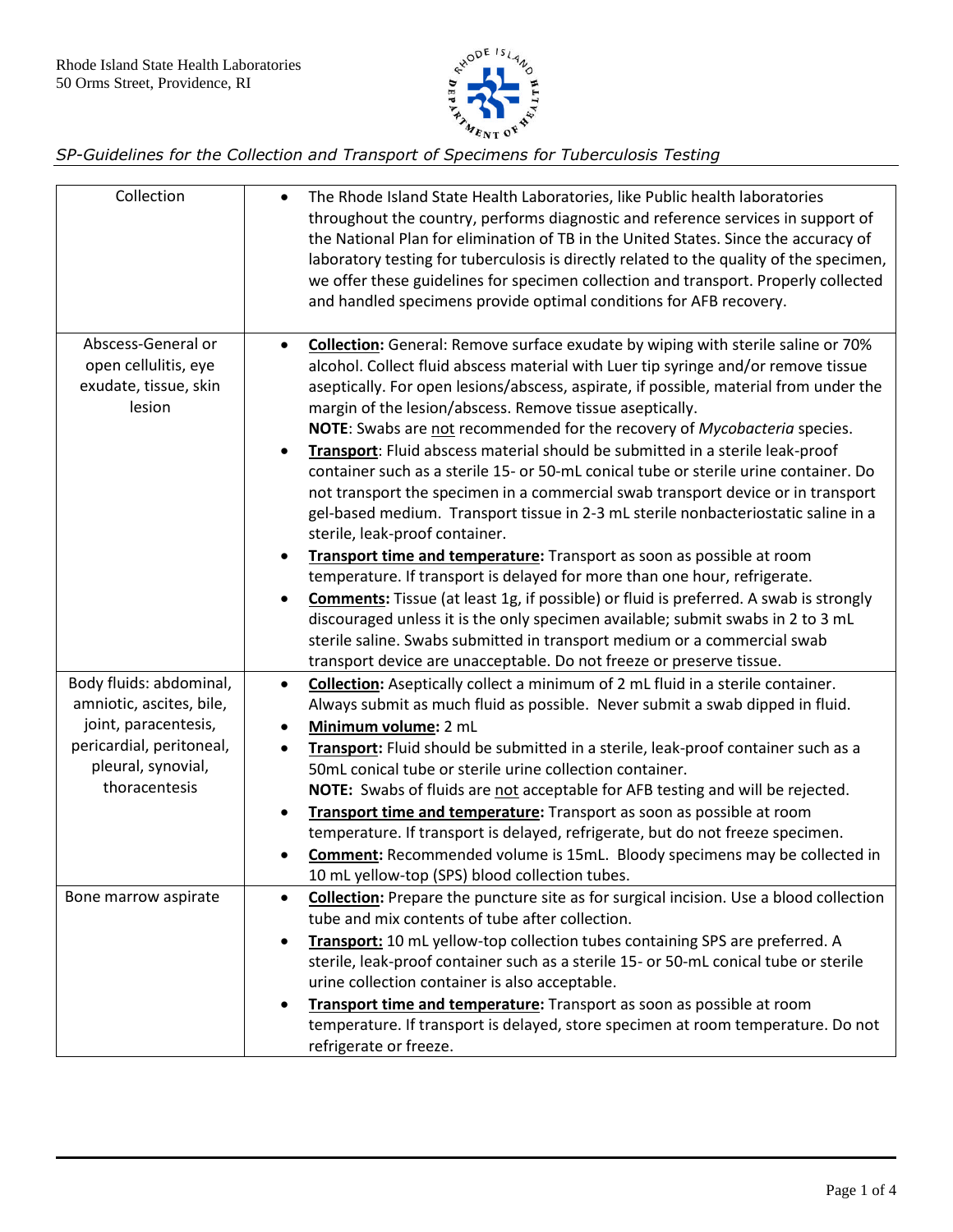

| <b>CSF</b>                                       | Collection: Aseptically collect 10 mL (optimally) of cerebrospinal fluid.<br>$\bullet$                                                                                                                                                                                                                                                                                                                                                                                                                                                                                                                                                                                                                                                                                                                                                                                                                                                                                                                                                                                                                                    |
|--------------------------------------------------|---------------------------------------------------------------------------------------------------------------------------------------------------------------------------------------------------------------------------------------------------------------------------------------------------------------------------------------------------------------------------------------------------------------------------------------------------------------------------------------------------------------------------------------------------------------------------------------------------------------------------------------------------------------------------------------------------------------------------------------------------------------------------------------------------------------------------------------------------------------------------------------------------------------------------------------------------------------------------------------------------------------------------------------------------------------------------------------------------------------------------|
|                                                  | NOTE: Collect separate samples for chemistry and hematology.                                                                                                                                                                                                                                                                                                                                                                                                                                                                                                                                                                                                                                                                                                                                                                                                                                                                                                                                                                                                                                                              |
|                                                  | Minimum volume: 2 mL<br>٠                                                                                                                                                                                                                                                                                                                                                                                                                                                                                                                                                                                                                                                                                                                                                                                                                                                                                                                                                                                                                                                                                                 |
|                                                  | Transport: Sterile, leak-proof container such as a 15 mL conical tube.<br>$\bullet$                                                                                                                                                                                                                                                                                                                                                                                                                                                                                                                                                                                                                                                                                                                                                                                                                                                                                                                                                                                                                                       |
|                                                  | Transport time and temperature: Transport as soon as possible at room<br>$\bullet$                                                                                                                                                                                                                                                                                                                                                                                                                                                                                                                                                                                                                                                                                                                                                                                                                                                                                                                                                                                                                                        |
|                                                  | temperature. If transport is delayed, store specimen at room temperature. Do not                                                                                                                                                                                                                                                                                                                                                                                                                                                                                                                                                                                                                                                                                                                                                                                                                                                                                                                                                                                                                                          |
|                                                  | refrigerate or freeze the CSF specimen.                                                                                                                                                                                                                                                                                                                                                                                                                                                                                                                                                                                                                                                                                                                                                                                                                                                                                                                                                                                                                                                                                   |
| Gastric wash or lavage                           | Collection: Collect in early morning before patients eat and while they are still in<br>$\bullet$<br>bed. Perform lavage with 25 to 50 mL of chilled, sterile, distilled water. Recover<br>sample and place in a leak-proof, sterile container such as a 50mL conical tube.<br>Transport: Gastric wash or lavage material should be submitted in a sterile, leak-<br>$\bullet$<br>proof container such as a sterile 50mL conical tube or sterile urine collection<br>container.<br>Transport time and temperature: Transport as soon as possible at room<br>$\bullet$<br>temperature. If transport is delayed for more than four (4) hours from time of<br>collection, neutralize with 100 mg sodium carbonate within 1 hour of collection<br>and transport as soon as possible at room temperature.<br>Comment: Maximum volume of specimen recommended is 15mL. Limit replicates<br>$\bullet$<br>to 1 per day on 3 consecutive days. Process the specimen promptly as<br>mycobacteria die rapidly in gastric lavage.<br>Please contact the Special Pathogens laboratory prior to submission of this type of<br>specimen. |
|                                                  |                                                                                                                                                                                                                                                                                                                                                                                                                                                                                                                                                                                                                                                                                                                                                                                                                                                                                                                                                                                                                                                                                                                           |
| Respiratory, lower                               | <b>Collection:</b> Collect washing or aspirate in a sputum trap. Place the brush in a<br>$\bullet$                                                                                                                                                                                                                                                                                                                                                                                                                                                                                                                                                                                                                                                                                                                                                                                                                                                                                                                                                                                                                        |
| bronchoalveolar lavage,                          | sterile, leak-proof container with up to 5 mL of sterile nonbacteriostatic saline.                                                                                                                                                                                                                                                                                                                                                                                                                                                                                                                                                                                                                                                                                                                                                                                                                                                                                                                                                                                                                                        |
| brush or wash,                                   | Minimum volume: 3 mL<br>٠                                                                                                                                                                                                                                                                                                                                                                                                                                                                                                                                                                                                                                                                                                                                                                                                                                                                                                                                                                                                                                                                                                 |
| endotracheal aspirate,<br>transtracheal aspirate | Transport: Transport in sterile container such as a sterile 50mL conical tube or<br>$\bullet$<br>sterile urine collection container.                                                                                                                                                                                                                                                                                                                                                                                                                                                                                                                                                                                                                                                                                                                                                                                                                                                                                                                                                                                      |
|                                                  | Transport time and temperature: Transport as soon as possible at room<br>$\bullet$                                                                                                                                                                                                                                                                                                                                                                                                                                                                                                                                                                                                                                                                                                                                                                                                                                                                                                                                                                                                                                        |
|                                                  | temperature. If transport is delayed for more than one hour, refrigerate specimen.                                                                                                                                                                                                                                                                                                                                                                                                                                                                                                                                                                                                                                                                                                                                                                                                                                                                                                                                                                                                                                        |
| Sputum, expectorated<br>or induced               | Collection: Instruct the patient on the proper method for sputum collection (i.e.<br>$\bullet$<br>material brought up from the lungs after a productive cough is what is desired, not<br>nasopharyngeal discharge and saliva). Collect 5 to 10 mL of sputum in a sterile<br>container.                                                                                                                                                                                                                                                                                                                                                                                                                                                                                                                                                                                                                                                                                                                                                                                                                                    |
|                                                  | Patients who have difficulty producing sputum should undergo sputum induction.<br>Before induction, administering a short-acting bronchodilator to avoid bronchial<br>hyperactivity may be advised. Induction can be performed by inhaling an aerosol<br>of sterile hypertonic saline (3%) or sterile water produced by a nebulizer that<br>causes coughing. Induction should be performed under supervision in areas with<br>adequate environmental controls. Patients should be instructed to not rinse their<br>mouths or brush their teeth with nonsterile water before collection.<br>Minimum volume: 3 mL<br>٠<br>Transport: Sterile container such as a 50 mL conical tube. If induced sputum is<br>$\bullet$                                                                                                                                                                                                                                                                                                                                                                                                      |
|                                                  | collection, label the specimen container "INDUCED".                                                                                                                                                                                                                                                                                                                                                                                                                                                                                                                                                                                                                                                                                                                                                                                                                                                                                                                                                                                                                                                                       |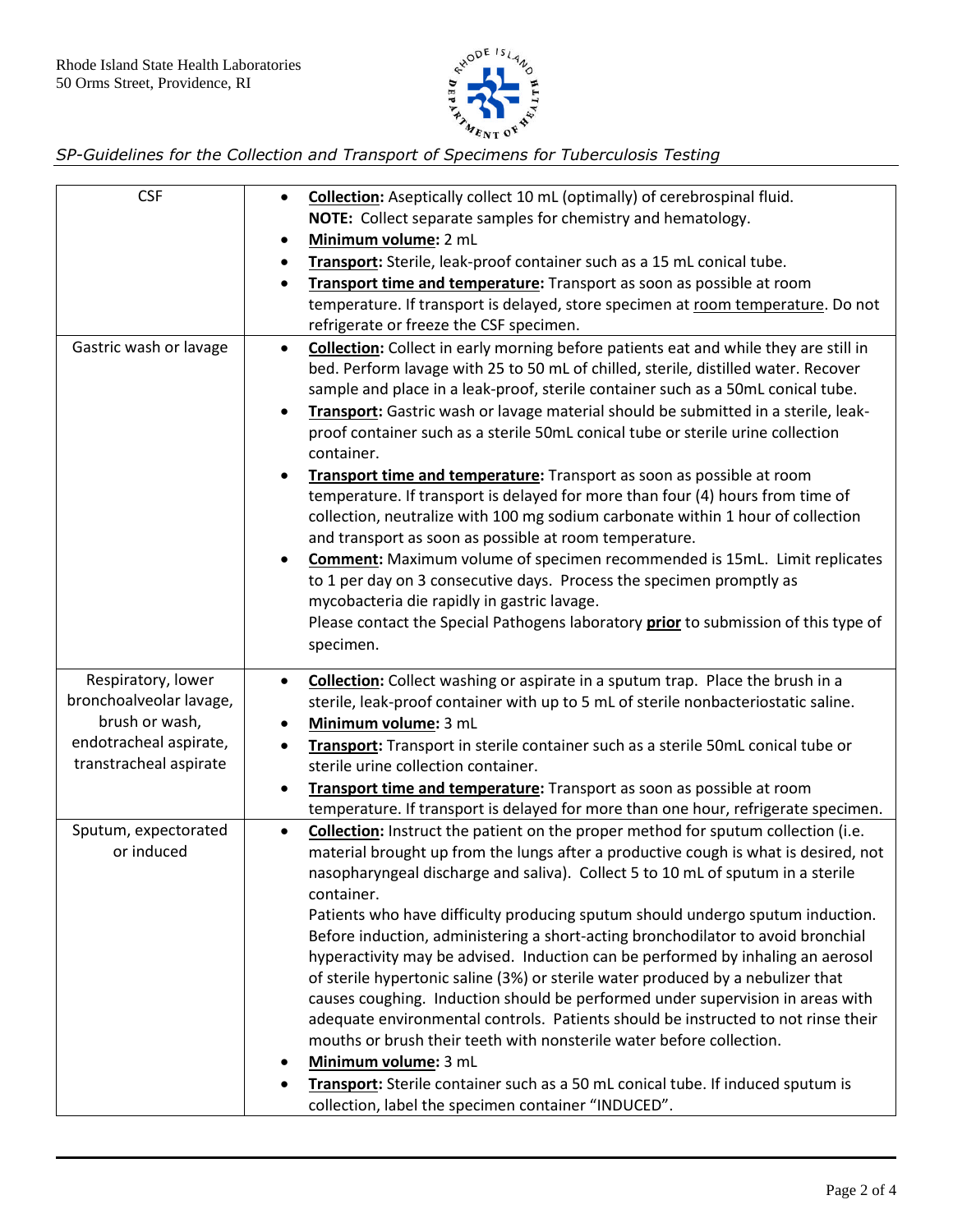

|                                     | Transport time and temperature: Transport as soon as possible at room<br>$\bullet$<br>temperature. If transport is delayed for more than one hour, refrigerate specimen.<br>Comments: Early morning sputum specimen is preferred. Do not pool specimens.<br>$\bullet$<br>Limit the replicates to 3 specimens collected consecutively in 8- to 24-hour<br>intervals, with at least one being an early morning specimen.<br>Note: Optimally, specimens should be collected before drug therapy is started, as<br>$\bullet$<br>even a few days of treatment may inhibit growth and prevent isolation of M.<br>tuberculosis complex. |
|-------------------------------------|----------------------------------------------------------------------------------------------------------------------------------------------------------------------------------------------------------------------------------------------------------------------------------------------------------------------------------------------------------------------------------------------------------------------------------------------------------------------------------------------------------------------------------------------------------------------------------------------------------------------------------|
| Stool                               | <b>Collection:</b> Pass specimen directly into a sterile, leak-proof container. Do not use<br>$\bullet$                                                                                                                                                                                                                                                                                                                                                                                                                                                                                                                          |
|                                     | holding or transport medium or preservatives.                                                                                                                                                                                                                                                                                                                                                                                                                                                                                                                                                                                    |
| NOTE: Stool cultures for            | Minimum volume: 1 g<br>$\bullet$                                                                                                                                                                                                                                                                                                                                                                                                                                                                                                                                                                                                 |
| mycobacteria are not<br>encouraged. | Transport: Sterile, leak-proof container such as a 50 mL conical tube or sterile<br>$\bullet$<br>urine collection container.                                                                                                                                                                                                                                                                                                                                                                                                                                                                                                     |
|                                     | Transport time and temperature: Transport as soon as possible at room<br>$\bullet$                                                                                                                                                                                                                                                                                                                                                                                                                                                                                                                                               |
|                                     | temperature. If transport is delayed for more than one hour, refrigerate specimen.                                                                                                                                                                                                                                                                                                                                                                                                                                                                                                                                               |
|                                     | Do not freeze specimen.                                                                                                                                                                                                                                                                                                                                                                                                                                                                                                                                                                                                          |
|                                     | <b>Comment:</b> Do not submit rectal swab for mycobacterial culture or use any<br>$\bullet$                                                                                                                                                                                                                                                                                                                                                                                                                                                                                                                                      |
|                                     | preservatives.                                                                                                                                                                                                                                                                                                                                                                                                                                                                                                                                                                                                                   |
| Tissue, lymph node                  | <b>Collection:</b> Aseptically collect during surgery or cutaneous biopsy procedure.<br>$\bullet$                                                                                                                                                                                                                                                                                                                                                                                                                                                                                                                                |
|                                     | NOTE: Swabs are not recommended for the recovery of Mycobacteria species.                                                                                                                                                                                                                                                                                                                                                                                                                                                                                                                                                        |
|                                     | Transport: Sterile, leak-proof container, such as a sterile 50mL conical tube<br>$\bullet$                                                                                                                                                                                                                                                                                                                                                                                                                                                                                                                                       |
|                                     | containing 2-3 mL sterile nonbacteriostatic saline.                                                                                                                                                                                                                                                                                                                                                                                                                                                                                                                                                                              |
|                                     | Transport time and temperature: Transport as soon as possible at room<br>$\bullet$<br>temperature.                                                                                                                                                                                                                                                                                                                                                                                                                                                                                                                               |
|                                     | <b>Comments:</b> Always submit as much tissue as possible. Tissues or lymph nodes<br>٠                                                                                                                                                                                                                                                                                                                                                                                                                                                                                                                                           |
|                                     | fixed in formalin or other preservatives are unacceptable.                                                                                                                                                                                                                                                                                                                                                                                                                                                                                                                                                                       |
| Urine, including                    | <b>Collection:</b> Collect approximately 40 mL of urine (midstream). A first morning<br>$\bullet$                                                                                                                                                                                                                                                                                                                                                                                                                                                                                                                                |
| collections from a                  | specimen is preferred. Do not pool urine specimens or use preservatives. Use                                                                                                                                                                                                                                                                                                                                                                                                                                                                                                                                                     |
| catheter                            | catheterization only if a midstream sample cannot be obtained. Replicate                                                                                                                                                                                                                                                                                                                                                                                                                                                                                                                                                         |
|                                     | specimens should be limited to 1 specimen per day on 3 consecutive days.                                                                                                                                                                                                                                                                                                                                                                                                                                                                                                                                                         |
|                                     | Minimum volume: 10 mL                                                                                                                                                                                                                                                                                                                                                                                                                                                                                                                                                                                                            |
|                                     | Transport: Sterile, leak-proof container, such as a sterile 50mL conical tube.                                                                                                                                                                                                                                                                                                                                                                                                                                                                                                                                                   |
|                                     | Transport time and temperature: Transport as soon as possible at room                                                                                                                                                                                                                                                                                                                                                                                                                                                                                                                                                            |
|                                     | temperature. If transport is delayed for more than one hour, refrigerate specimen.                                                                                                                                                                                                                                                                                                                                                                                                                                                                                                                                               |
|                                     | Do not freeze.                                                                                                                                                                                                                                                                                                                                                                                                                                                                                                                                                                                                                   |
| Transport                           | Specimens for TB testing must be transported to the laboratory as soon as possible<br>$\bullet$                                                                                                                                                                                                                                                                                                                                                                                                                                                                                                                                  |
|                                     | after collection. Guidelines developed by the APHL TB Steering Committee                                                                                                                                                                                                                                                                                                                                                                                                                                                                                                                                                         |
|                                     | recommend that specimens be delivered to the public health laboratory within 24                                                                                                                                                                                                                                                                                                                                                                                                                                                                                                                                                  |
|                                     | hours of collection.                                                                                                                                                                                                                                                                                                                                                                                                                                                                                                                                                                                                             |
|                                     | Every effort should be made to eliminate the risk of exposure during the transport<br>$\bullet$                                                                                                                                                                                                                                                                                                                                                                                                                                                                                                                                  |
|                                     | of clinical specimens. The use of triple containment is key to achieving that goal.<br>The primary receptacle should be securely closed and placed within a disposable,                                                                                                                                                                                                                                                                                                                                                                                                                                                          |
|                                     | leak-proof bag (secondary packaging). Per Department of Transportation                                                                                                                                                                                                                                                                                                                                                                                                                                                                                                                                                           |
|                                     |                                                                                                                                                                                                                                                                                                                                                                                                                                                                                                                                                                                                                                  |